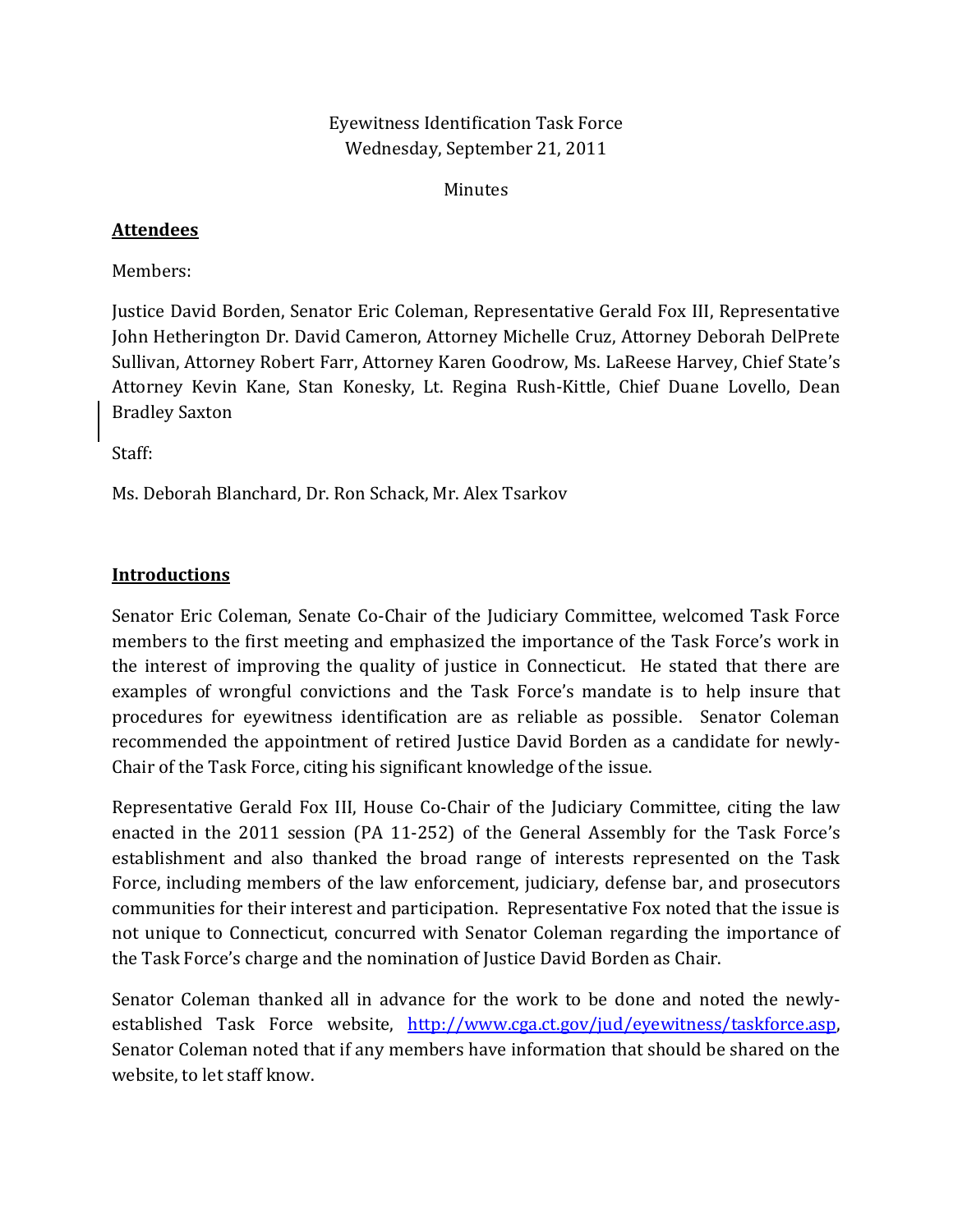## **Selection of Chair**

Senator Coleman opened the floor for nominations for Chair of the Task Force. Representative Fox nominated Justice Borden. The nomination was seconded by Bob Farr and the motion was passed unanimously by voice vote.

## **Background**

Justice Borden provided an overview of the issues facing eyewitness identification:

## Double Blind

In 1977, the U.S. Supreme Court addressed eyewitness identification in the case of Manson v. Braithwaite. Since then, experimental psychologists and others have conducted many experiments and uncovered important findings. One of the most important findings is that, the process of accurate witness identification may be through the double blind method; meaning that the person administering the photo array should not know the identification of the suspect. Section 1 of the Public Act11‐252 requires the use of double‐blind administration where practical. With the advances of computer programs and other technologies, the use of double‐blind will become increasingly easy to administer.

Simultaneous vs. Sequential Methods of Identification

When an eyewitness identification procedure is conducted, a photograph of the suspect as well as photographs of others person that generally match the description of the suspect (fillers) are shown together to the eyewitness. Some research has shown that the sequential method significantly reduces the number of misidentifications. The question of whether simultaneous vs. sequential methods are more accurate continues to be raised, as until very recently there were a lack of field studies.

Dr. Gary Wells, Professor of Psychology at Iowa State University, served as lead researcher on a study released by the American Judicature Society in September 2011. The study questions the reliability of eyewitness identifications under certain circumstances. The study shows that the percentage of misidentification drops dramatically when sequential identification is used, and did not show a parallel decrease in accurate identification of the suspect. Justice Borden noted that this new study should be reviewed by Task Force members.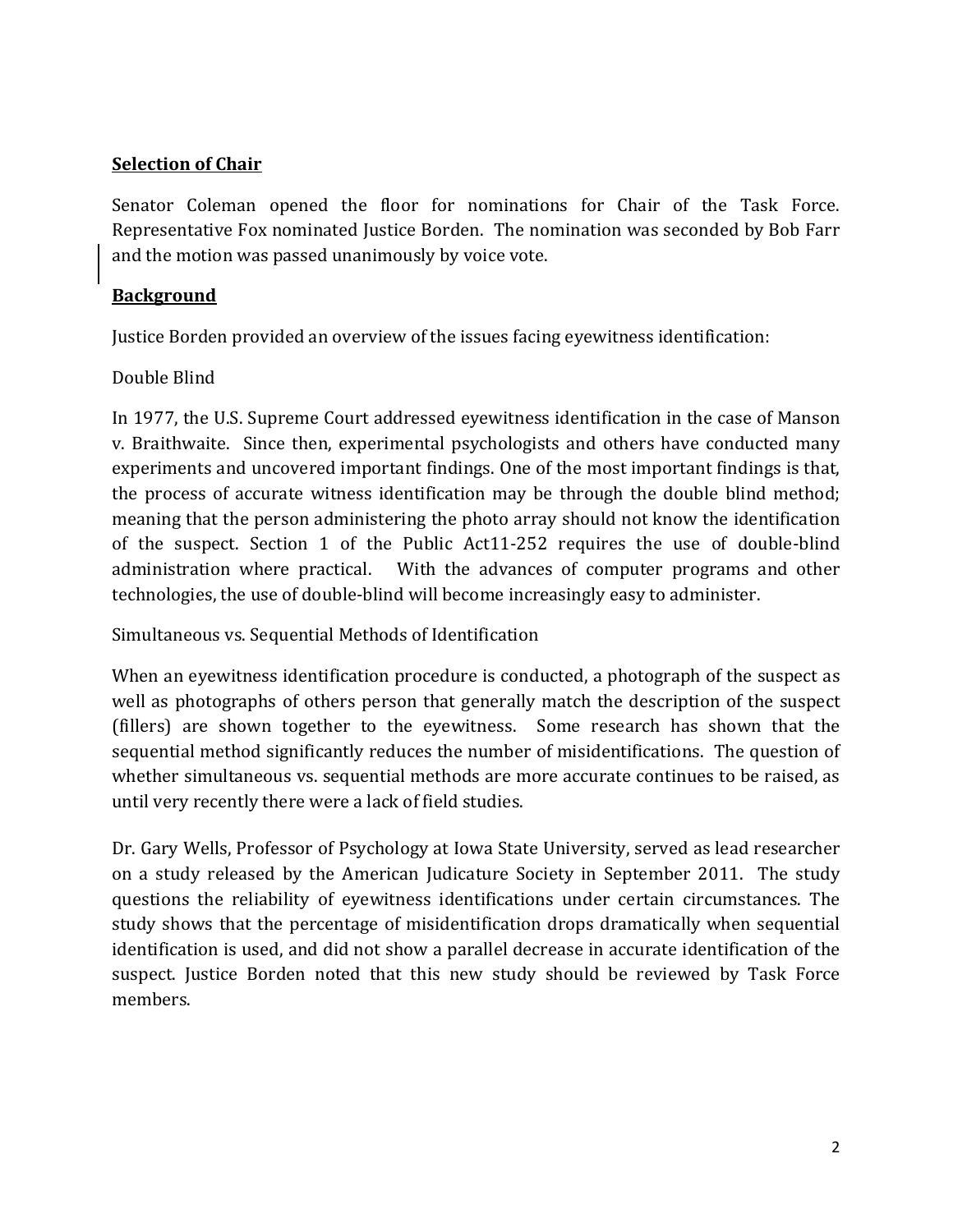## **Discussion on Focus Areas for Task Force and Timeline**

Justice Borden noted that the report of the Task Force has to be submitted no later than April 1, 2012. Attorney Farr questioned the late submission, expressing concern that the date may be too late to introduce legislation during the 2012 legislative session. Representative Fox responded that nothing would preclude the Task Force from introducing its findings earlier or, if this was not possible, holding off legislative proposals until the following year. Attorney Farr said that an extension might be appropriate.

Dr. Cameron remarked about the problem with the double blind process given the small size of some police departments and the need to examine any best practices that could help with this issue. Justice Borden noted that this question fell within the scope of the Task Force, but suggested the sequential vs. simultaneous identification process be the initial area to be addressed.

Chief State's Attorney Kane said the Task Force should examine all avenues to reduce errors, including the use of technology as well as examine the other practical issues as soon as possible. In particular, Attorney Kane underscored the importance of examining how identifications are used. For example, the police need to know who was there, who saw it, who to ask. To do so, they may show a photograph of somebody. Sometimes this approach may lead to the person being identified becoming a suspect which, he noted, creates complications. The ability of the police to cover an objective, impartial, and prompt investigation is important. Attorney Steele recalled the Northampton Police uses a "folder method", which she noted is inexpensive, easy-to-use and does not require investment in a lot of technology.

Justice Borden stated that the Task Force could learn a great deal by bringing in people who have had some experience in this area. Dean Saxton noted the short timeframe of the Task Force and asked what process and kinds of information was most important to obtain. Justice Borden opened the question to Task Force members for discussion. Justice Borden stated his vision was to review the available research and to find funds needed to bring in researchers such as Professor Wells and police and prosecutors with experience and expertise.

Attorney Goodrow suggested that it may be helpful for the Task Force to obtain transcript from the State v. Henderson case. The transcripts could be reviewed and summarized for Task Force members, as a way of avoiding the expense of having to bring in too many experts. Justice Borden said that the Special Master in the Henderson case brought in a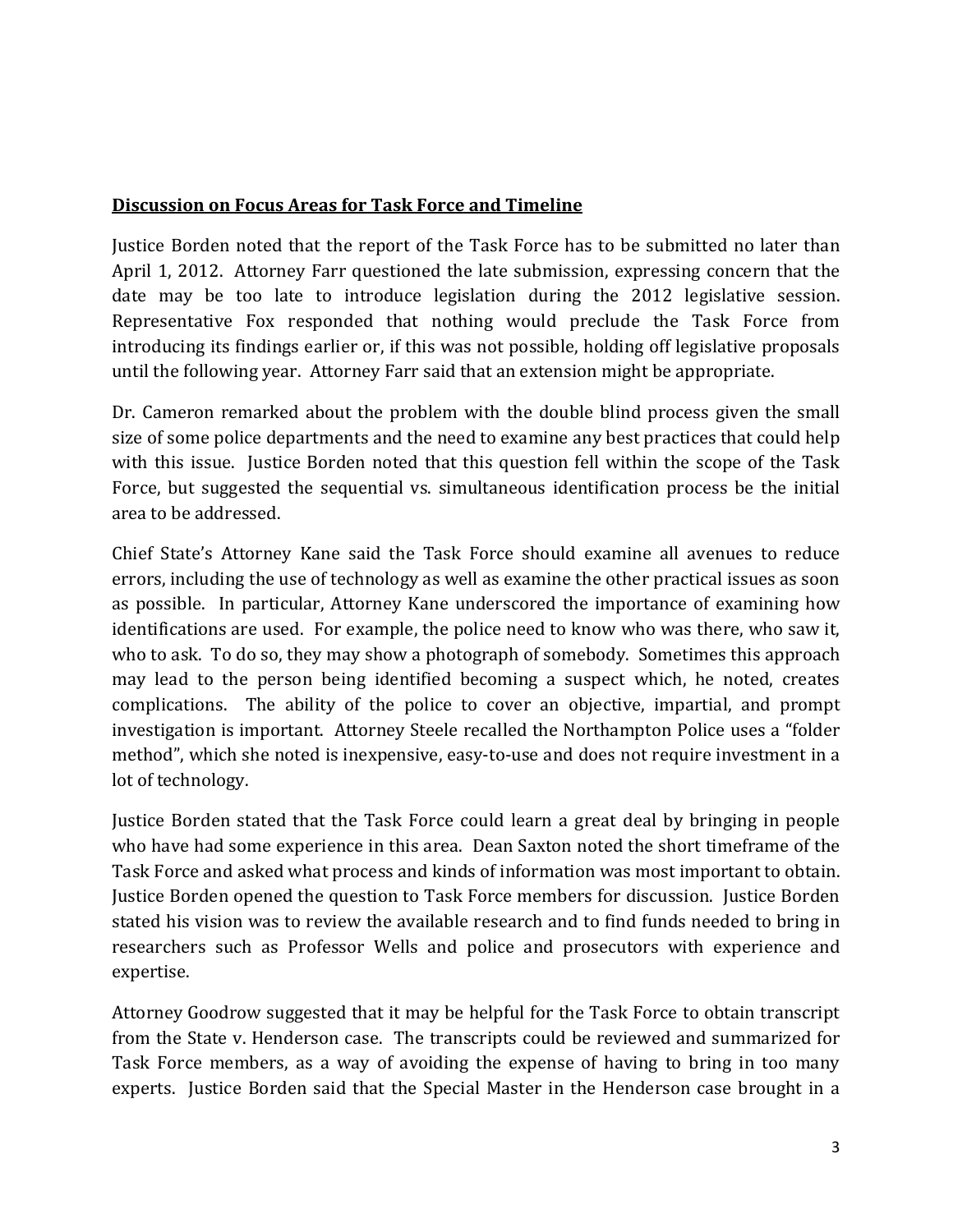number of scientists on both sides of the issue and submitted a report to the New Jersey Supreme Court. The Court adopted many of the findings. Justice Borden agreed with Attorney Goodrow and asked if both she and Dean Saxton could take up the charge. Attorney Steele also offered to provide additional references and reports.

Police Chief Duane Lovello noted that the Darien Police Department has been using the double‐blind sequential method. State Victim Advocate Michelle Cruz indicated she used to work in the North Hampton area and would provide contacts and additional information. Justice Borden indicated that any other suggestions be e‐mailed to him.

Dean Saxton asked Chief State's Attorney Kane where additional resources on law enforcement community concerns could be found. Attorney Kane said the information was easily obtainable and that Task Force members needed to be cognizant of them if/when legislation is drafted. He noted that there have been some significant cases where, if double blind was required, it would have been much harder to investigate. Justice Borden noted that it would not be hard to put language in any legislation drafted that would allow for exceptions.

Attorney Farr stated that there were a couple of items that have not been raised, for example, the "show up" issue. Also, the Henderson case talks about the dynamics of science and, while the Task Force members will be working off the most recent study, they need to be flexible enough to take advantage of the evolving and improving science. He questioned how police departments assemble the packages where comparison pictures are obtained and questioned whether facial recognition software should be discussed.

Lt. Stan Konesky, retired Training Officer of the Connecticut Police Academy, suggested that once the Task Force puts together model policy and procedures, the model should be tested or piloted by local police departments so implementation issues can be identified and the process is fair, equitable and practical. Also, it was noted that proper training needs to be conducted regarding any changes, both for new recruits as well as current officers.

Attorney Steele raised a question regarding fillers. The DOJ guide of 1999 stated that the filler should match the description given by the witness. She noted that any process or software being considered is using the criteria that science identifies as sound and appropriate.

Dr. Cameron raised question as to whether expert testimony and the judge's charge to the jury were within the scope of the Task Force. Justice Borden replied that he felt the scope scope could these items.